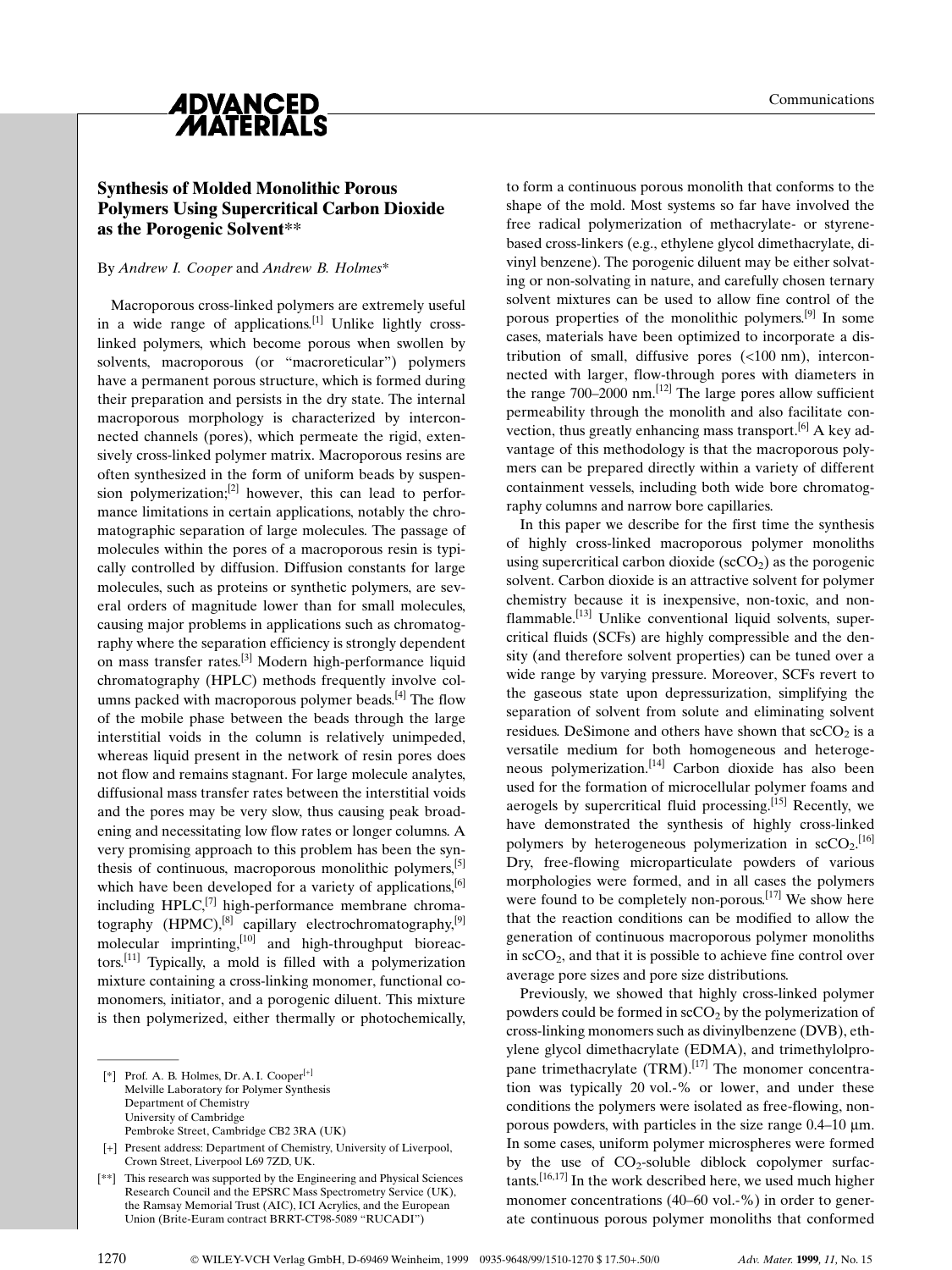to the shape of the reaction vessel. The polymerization of TRM and EDMA (Scheme 1) was carried out in  $\mathrm{scCO}_{2}$  at various monomer concentrations. The surface areas, median



Scheme 1.

pore diameters, total intrusion volumes, and bulk densities for the polymers are listed in Table 1. For polymers formed from TRM, an increase in the monomer concentration led to a marked decrease in the median pore size and a corresponding increase in the specific surface area (samples  $1-3$ ). It was found that relatively small changes in the monomer concentration could lead to dramatic changes in the resulting polymer structure. For example, the polymer formed from 40 vol.-% TRM (sample 1) had a median pore diameter of 7880 nm and a specific surface area of  $5.2 \text{ m}^2/\text{g}$ . An increase in the monomer concentration of 10% led to a product (sample 2) with a median pore diameter of only 100 nm and a specific surface area of  $269.4 \text{ m}^2/\text{g}$  (i.e., 50 times greater than sample 1). Figure 1 shows the pore size distributions for samples  $1-3$ , as measured by mercury intrusion porosimetry. The pore size distributions for samples 1 and 2 were unimodal and narrow (Fig. 1a,b), while the polymer formed using 60 vol.-% TRM (sample 3) had a broader distribution (Fig. 1c), consisting mainly of pores less than 100 nm in diameter. Following IUPAC definitions, samples 1 and 2 would be termed macroporous, while sample 3 is predominantly macroporous but appears to contain a number of pores in the mesopore/micropore size range. The morphology of samples 1–3 was examined by scanning electron microscopy (SEM). Figure 2 shows clearly how the variation in median pore diameter and surface area can be



Fig. 1. Effect of monomer concentration on the differential pore size distribution for molded porous monoliths produced in  $\sec O_2$ . Reaction conditions: 50 C, 12 h, 310 bar, 2 % w/v AIBN. a) Sample 1, 40 vol.-% TRM. b) Sample 2, 50 vol.-% TRM. c) Sample 3, 60 vol.-% TRM.

explained by the internal structure of the polymer monoliths. Sample 1 (Fig. 2a) consisted of relatively large particles, fused together to form an open, porous structure. Samples 2 and 3 (Fig. 2b,c) were found to contain much smaller primary particles which were fused together to form a network of narrower pores. We rationalize this variation in polymer structure by considering the mechanism of formation of the polymeric matrix.  $[1,18]$  Carbon dioxide is a very poor solvent for most polymers, with the exception of certain amorphous fluoropolymers and polysiloxanes.[13] In our system, the monomer (TRM) can be considered as a much better thermodynamic solvent for the growing polymer than CO2. Polymer network phase separation might therefore be expected to occur somewhat later in reactions involving

Table 1. All reactions were carried out in a stainless steel autoclave (10 cm<sup>3</sup> or 40 cm<sup>3</sup>) at 50 °C using AIBN (2 % w/v based on monomer).

| Sample         | Monomer(s)  | $Vol.-%$<br>monomer(s) | Pressure<br>$[\pm 10$ barl | Specific<br>surface area<br>$[m^2/g]$ [a] | Median pore<br>diameter<br>$[nm]$ $[b]$ | Total intrusion<br>volume<br>$[cm^3/g]$ [b] | Bulk<br>density<br>$[g/cm^3]$ [b] | Polymer<br>yield [%] |
|----------------|-------------|------------------------|----------------------------|-------------------------------------------|-----------------------------------------|---------------------------------------------|-----------------------------------|----------------------|
| 1              | <b>TRM</b>  | 40                     | 310                        | 5.2                                       | 7880                                    | 0.92                                        | 0.49                              | 89                   |
| $\overline{2}$ | <b>TRM</b>  | 50                     | 310                        | 269.4                                     | 100                                     | 0.95                                        | 0.62                              | 92                   |
| 3              | <b>TRM</b>  | 60                     | 310                        | 328.3                                     | 20                                      | 0.53                                        | 0.80                              | 98                   |
| $\overline{4}$ | <b>EDMA</b> | 40                     | 310                        | 3.2                                       | 7860 [c]                                | 1.03                                        | 0.43                              | 92                   |
| 5              | <b>EDMA</b> | 50                     | 310                        | 5.3                                       | 1090 fcl                                | 0.91                                        | 0.60                              | 93                   |
| 6              | <b>EDMA</b> | 60                     | 310                        | 60.0                                      | 130                                     | 0.96                                        | 0.61                              | 95                   |
| $\tau$         | <b>TRM</b>  | 50                     | 155                        | 88.8                                      | 185                                     | 0.95                                        | 0.61                              | 95                   |
| $8 \,[d]$      | TRM         | 50                     | 310                        | 259.6                                     | 25                                      | 0.68                                        | 0.74                              | 98                   |
| 9 [e]          | TRM / MAA   | 50                     | 310                        | 2.7                                       | 2190                                    | 0.75                                        | 0.64                              | 90                   |

[a] Measured by N<sub>2</sub> adsorption/desorption using the Brunauer-Emmett-Teller method. [b] Measured by mercury intrusion porosimetry over a pore size range 7 nm-100 µm. [c] Bimodal pore size distribution observed. [d] TRM (20 cm<sup>3</sup>), H<sub>2</sub>O (5 cm<sup>3</sup>), AOT (0.2 g), AIBN (0.4 g). [e] TRM  $(15 \text{ cm}^3)$ , MAA  $(5 \text{ cm}^3)$ , AIBN  $(0.4 \text{ g})$ .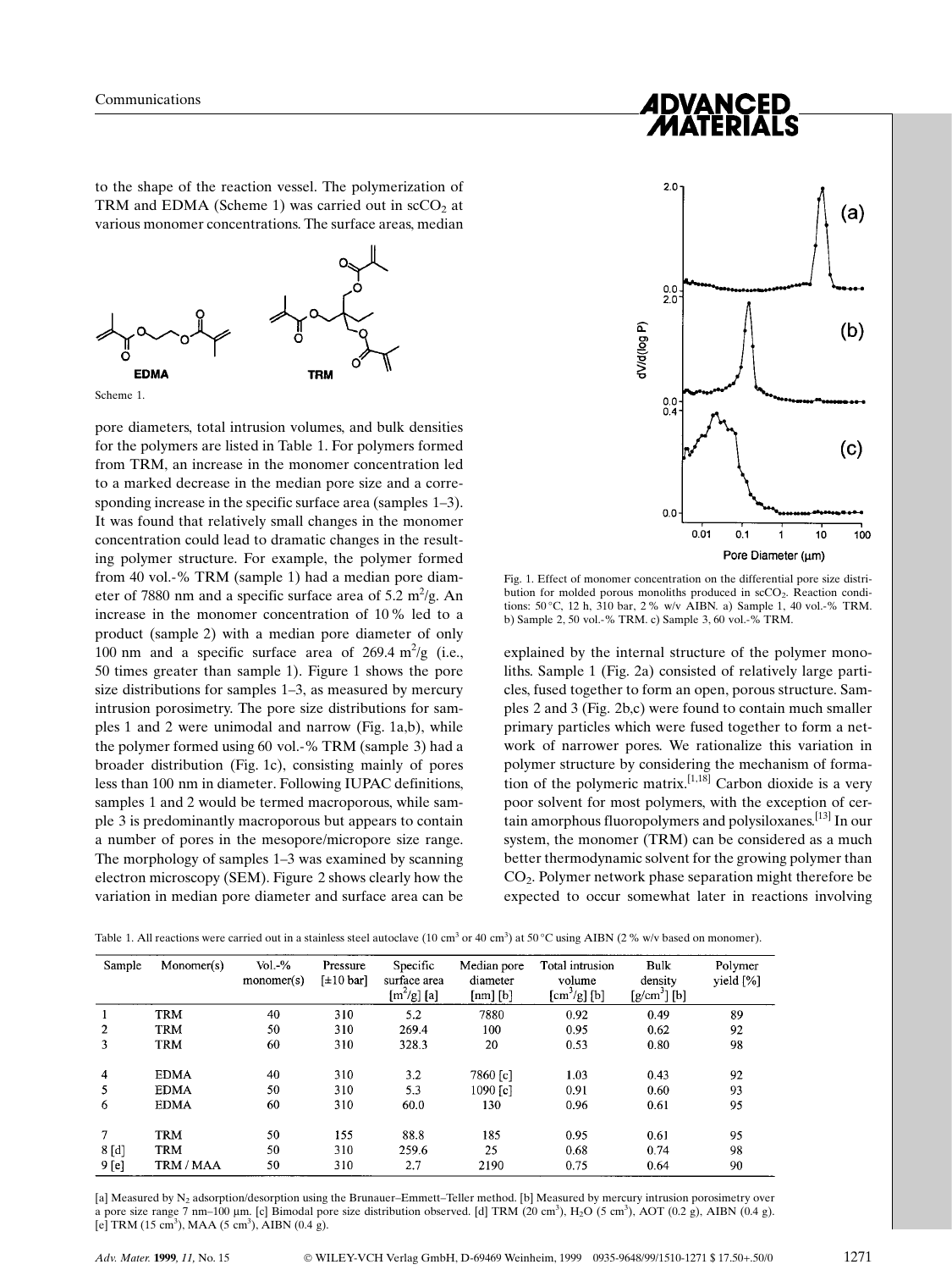# *ADVANCED<br>MATERIALS*



Fig. 2. SEM images showing the internal structure of porous monoliths produced in  $\secO_2$  at different monomer concentrations. Reaction conditions: 50 C, 12 h, 310 bar, 2 % w/v AIBN. a) Sample 1, 40 vol.-% TRM. b) Sample 2, 50 vol.-% TRM; c) Sample 3, 60 vol.-% TRM.

higher monomer concentrations (samples 2 and 3, 50 vol.-% and 60 vol.-% TRM, respectively). Consequently, when phase separation does occur, the microgel particles that are formed remain relatively small and discrete (Fig. 2b,c), and are fused together by further polymerization in the  $CO<sub>2</sub>$ phase. At lower monomer concentrations (sample 1, 40 vol.-% TRM), phase separation would be expected to occur at somewhat lower conversions. Again microgel particles are formed, but in this case significantly more polymer is generated after phase separation in both the monomerswollen microgel particles and in the  $CO<sub>2</sub>$  phase. This leads to growth of the particles and in-filling of small pores between particles, thus forming large, fused aggregates with relatively low surface areas (Fig. 2a). If the monomer concentration is reduced even further  $(\leq 20 \text{ vol.} -\% \text{ TRM})$ , the concentration of polymer becomes too low for the formation of a fused monolith, and the microgel particles appear as a fine powder.<sup>[17]</sup>

Similar trends were observed for polymers synthesized from EDMA (Table 1, samples  $4-6$ ), although average pore diameters were somewhat larger and specific surface areas were correspondingly lower. This is in agreement with our previous studies, where EDMA-based polymer powders synthesized in  $\sec O_2$  were found to have larger particle sizes and lower surface areas than the TRM-based equivalents.<sup>[17]</sup> Samples 4 and 5 exhibited bimodal pore size distributions, while sample 6 showed a narrow, unimodal distribution. As might be expected, the mechanical stability of the monoliths improved with increasing monomer concentration: samples 1 and 4 were easily crushed to form chalky powders, while samples 2, 3, 5, and 6 were isolated as hard, brittle monoliths, which fractured into millimetersized pieces when broken. The polymers were white and opaque in appearance but were found to become translucent when swollen with a solvent (e.g., toluene). The samples could absorb 80–140 % of their weight in solvent when soaked in toluene for 2 h. Interestingly, swelling with toluene tended to cause the monoliths to expand and break apart, whereas this was not observed when the polymers were re-exposed to  $\sec O_2$ . The latter is important since one of our primary goals is to prepare materials for applications that involve supercritical fluid solvents. Bulk polymer densities ranged between 0.5–0.8  $g/cm<sup>3</sup>$  depending on the sample morphology (Table 1), although it should be remembered that mercury intrusion porosimetry does not account for the volume of pores with diameters of less than about 7 nm. This would tend to affect bulk density and total intrusion volume measurements, mostly for samples 3, 6, and 8 which had a certain percentage of pores with diameters in this size range. Absolute (or ªskeletalº) density,  $\rho_{\rm abs}$  was measured by helium pycnometry, and this did not appear to vary significantly with polymer morphology ( $\rho_{\text{abs}} = 1.30 \pm 0.05$  g/cm<sup>3</sup> for TRM polymers;  $\rho_{\text{abs}} = 1.55 \pm 1.55$  $0.05$  g/cm<sup>3</sup> for EDMA polymers).

It is clear that the ratio of solvent to monomer has a very pronounced effect on the pore size distribution of the polymers. Preliminary results suggest that pressure has a more subtle influence on polymer morphology. The polymer prepared from 50 vol.-% TRM at 155 bar (sample 7) was found to have a narrow, unimodal pore size distribution that peaked at 185 nm, somewhat higher than the median pore diameter of 100 nm for the same polymer synthesized at 310 bar (sample 2). This suggests that it might be possible to "fine tune" the pore size distribution by changing the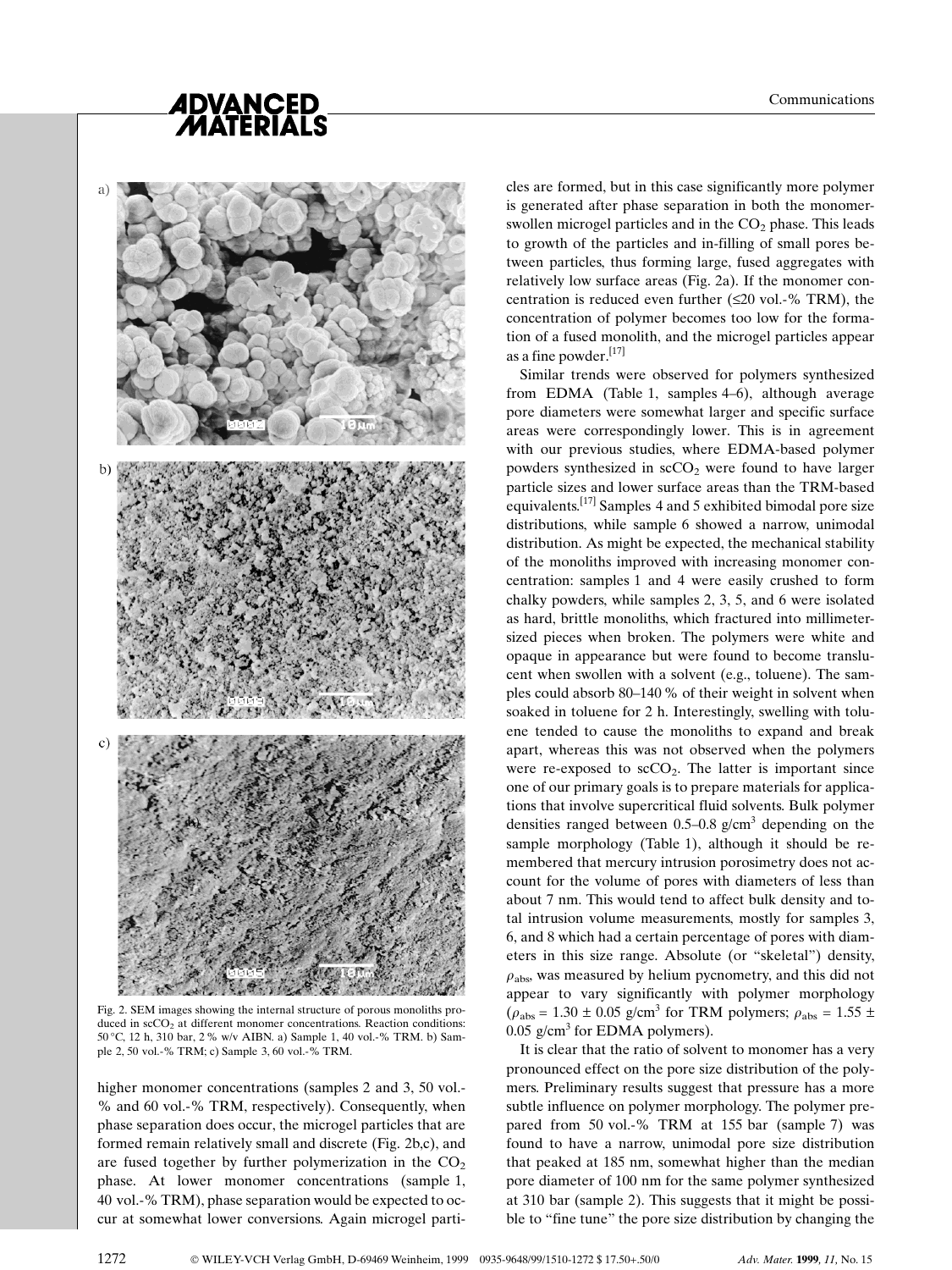

pressure, which in turn changes the solvent strength of the supercritical medium.<sup>[13]</sup> This is analogous to varying the pore size by changing porogenic solvent composition, and our early results are in accordance with previous studies where a decrease in the porogenic solvent strength led to larger average pore diameters.<sup>[18]</sup>

Another method for the control of pore size distributions in cross-linked polymers is "reverse micellar imprinting", as described by  $\overline{Z}$ hu et al.<sup>[19]</sup> We have shown that this can be achieved in  $\sec O_2$  by polymerizing TRM in the presence of an aqueous microemulsion, which acts as a template for pore formation. When TRM was polymerized at 50 vol.-% in  $\sec O_2$  (sample 2), the pore size distribution was narrow and unimodal, peaking at 100 nm (Fig. 1b). When this experiment was repeated in the presence of a water-in- $CO<sub>2</sub>$  microemulsion (sample 8) stabilized by sodium bis(2-ethylhexyl) sulfosuccinate (AOT), the pore size distribution was significantly broader and shifted to include a wide range of pores with much smaller diameters (median pore diameter = 25 nm). Before polymer phase separation, a clear, transparent aqueous microemulsion was observed in the reaction vessel. Previous studies have shown that it is very difficult to form stable aqueous microemulsions in pure  $\sec O_2$  by using conventional surfactants, and highly fluorinated stabilizers have usually been required.<sup>[20]</sup> The stability of the microemulsions in our experiments was presumably a result of the high concentration of monomer in the  $CO<sub>2</sub>$  phase.

In order to generate a functional porous monolith, methacrylic acid (MAA) was chosen as a comonomer in the polymerization of TRM (sample 9). The copolymer was found to have a larger median pore diameter than the analogous TRM homopolymer (sample 2), leading to a lower surface area. The formation of materials such as sample 9 suggests that our methods may have potential for the formation of well-defined, non-covalently imprinted monoliths,<sup>[10]</sup> particularly since  $CO<sub>2</sub>$  is a non-polar, aprotic solvent, which, like perfluorocarbons, should not interfere with most template-comonomer interactions.<sup>[21]</sup> In addition, there is some evidence that the formation of molecular imprints is favored at elevated pressures.[22]

We conclude that it is possible to synthesize well-defined, highly porous cross-linked monoliths using  $\mathrm{scCO}_{2}$  as a nonsolvating porogenic diluent. We have demonstrated the synthesis of polymers with narrow, unimodal pore size distributions, without the use of complex ternary solvent mixtures. The separation of solvent from polymer is very simple, and no solvent residues are left in the polymer after depressurization. This may be useful, for example, in the formation of molded macroporous polymers within narrow bore capillaries, where the removal of the porogenic solvent can be difficult. Preliminary results show that it is possible to fine-tune the pore size distribution with pressure or by reverse micellar imprinting. The copolymerization of a functional monomer has been demonstrated, which suggests future applications such as molecular imprinting,

chromatographic separations, or polymer-supported catalysis. We believe that our methods may be applied to the synthesis of a wide range of porous materials, and that the approach may be particularly valuable for the preparation of specialized cross-linked porous materials for applications that involve subsequent re-exposure to supercritical fluid solvents.

### Experimental

High-pressure reactions were carried out in a stainless steel reactor (either  $10 \text{ cm}^3$  or  $40 \text{ cm}^3$ ), equipped with a sapphire window for observation of phase behavior [16,17]. In a typical polymerization, the reactor was charged with monomers, initiator  $(2,2'$ -azobisisobutyronitrile (AIBN), 2 % w/v based on monomer), and the system was purged with a slow flow of  $CO<sub>2</sub>$  for 15 min. The reactor was then pressurized with liquid  $CO<sub>2</sub>$  (22 ±  $2^{\circ}$ C, 100  $\pm$  5 bar) and stirring (poly(tetrafluoroethylene), PTFE stir bar) was commenced, whereupon the monomer(s) and initiator were observed to dissolve over a period of a few minutes to form a clear solution. Stirring was ceased once the solution had become fully homogeneous. The reactor was then heated to achieve the required reaction conditions (50 °C, 310  $\pm$ 10 bar) and left overnight. After cooling to around  $40^{\circ}$ C, the CO<sub>2</sub> was vented slowly while still under supercritical conditions. (Safety note: Due to the nature of the porous monolithic products, it is possible that residual pressure could be trapped within the polymer matrix. To minimize this risk, the system was typically allowed to vent overnight before opening the reactor.) The polymers were removed from the reactor as dry, white, continuous monoliths.

For analysis [23], the monoliths were crushed and sieved to a particle size of greater than 2 mm, in order to eliminate any contribution from fine powder. Pore size distributions were recorded by mercury intrusion porosimetry using a Micromeritics Autopore II 9220 porosimeter. Samples were subjected to a pressure cycle starting at approximately 0.5 psia (73 MPa), increasing to  $60\,000$  psia  $(8.7 \times 10^6 \text{ MPa})$  in predefined steps to give pore size/ pore volume information. Polymer surface areas were measured using the Brunauer-Emmett-Teller (BET) method with a Micromeritics ASAP 2010 nitrogen adsorption analyzer. All samples were outgassed overnight at  $60^{\circ}$ C under vacuum before analysis. Absolute densities were determined using a Micromeritics Accupyc 1330 helium pycnometer. Polymer morphologies were investigated with a JEOL JSM-5800 LV SEM. Samples were mounted on aluminum studs using adhesive graphite tape and sputter coated with approximately 10 nm gold before analysis. much vacuum on<br>Micromeritics A<br>were investigated on aluminum sture<br>proximately 10 n<br>[2] E. Vivaldo<br>Chem Res

Received: April 13, 1999 Final version: July 13, 1999

- D. C. Sherrington, Chem. Commun. 1998, 2275.
- [2] E. Vivaldo-Lima, P.E. Wood, A.E. Hamielec, A. Penlidis, *Ind. Eng.* Chem. Res. 1997, 36, 939.
- [3] K. Robards, P. R. Haddad, P. E. Jackson, Principles and Practice of Modern Chromatographic Methods, Academic, London 1994.
- [4] K. Lewandowski, F. Svec, J. M. J. Fréchet, J. Appl. Polym. Sci. 1998, 67, 597.
- [5] F. Svec, J. M. J. Fréchet, Anal. Chem. 1992, 64, 820.
- [6] F. Svec, J. M. J. Fréchet, Science 1996, 273, 205. F. Svec, J. M. J. Fréchet, Ind. Eng. Chem. Res. 1999, 38, 34.
- [7] Q. Ching Wang, F. Svec, J. M. J. Fréchet, Anal. Chem. 1993, 65, 2243. M. Petro, F. Svec, J. Gitsov, J. M. J. Fréchet, Anal. Chem. 1996, 68, 315. S. Xie, F. Svec, J. M. J. Fréchet, J. Chromatogr. A 1997, 775, 65.
- [8] M. B. Tennikov, N. V. Gazdina, T. B. Tennikova, F. Svec, J. Chromatogr. A 1998, 798, 55.
- [9] E. C. Peters, M. Petro, F. Svec, J. M. J. Fréchet, Anal. Chem. 1997, 69, 3646. E. C. Peters, M. Petro, F. Svec, J. M. J. Fréchet, Anal. Chem. 1998, 70, 2288. E. C. Peters, M. Petro, F. Svec, J. M. J. Fréchet, Anal. Chem. 1998, 70, 2296.
- [10] J. Matsui, T. Kato, T. Takeuchi, M. Suzuki, K. Yokoyama, E. Tamiya, I. Karube, Anal. Chem. 1993, 65, 2223. J. H. G. Steinke, I. R. Dunkin, D. C. Sherrington, Macromolecules 1996, 29, 407. L. Schweitz, L. I. Andersson, S. Nilsson, Anal. Chem. 1997, 69, 1179.
- [11] M. Petro, F. Svec, J. M. J. Fréchet, Biotechnol. Bioeng. 1996, 49, 355.
- [12] F. Svec, J. M. J. Fréchet, Chem. Mater. 1995, 7, 707.